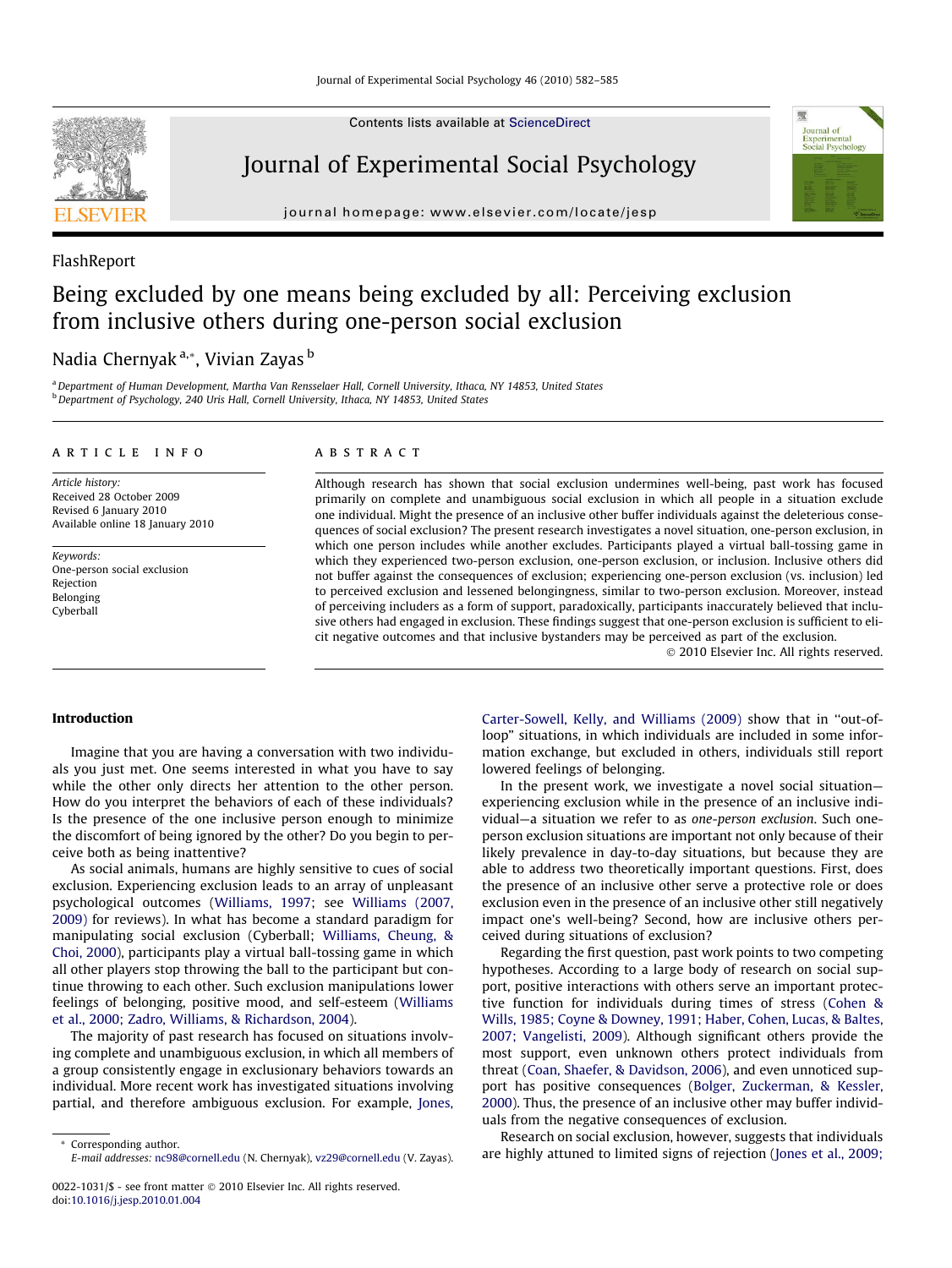<span id="page-1-0"></span>[Sommer & Baumeister, 2002](#page-3-0)). Indeed, individuals feel excluded despite being told they are playing against a computer or players whose responses are scripted ([Zadro et al., 2004\)](#page-3-0). Moreover, children as young as five are sensitive to abstract exclusion cues, even if they are not the ones being excluded ([Over & Carpenter, 2009\)](#page-3-0). Thus, exclusion, even in the presence of an inclusive person, may be sufficient to trigger negative responses.

A second aim of the present research was to examine perceptions of inclusive others: is an includer's behavior viewed as particularly positive against the backdrop of the excluder's behavior, or is an includer viewed as being exclusive as well? On the one hand, exclusion may lead to greater sensitivity to positive social signals (i.e., includer's behaviors; [Bernstein, Young, Brown, Sacco, & Clay](#page-3-0)[pool, 2008; DeWall, Maner, & Rouby, 2009\)](#page-3-0). On the other hand, given that social exclusion activates a hostile cognitive mindset that increases the tendency to view others as aggressive ([DeWall,](#page-3-0) [Twenge, Gitter, & Baumeister, 2009](#page-3-0)), inclusive individuals may be seen as excluding. Indeed, prolonged exposure to exclusion may lead one to view the whole world as threatening ([Cacioppo & Haw](#page-3-0)[key, 2005\)](#page-3-0). To date, no study has examined how social exclusion affects perceptions of inclusive people.

#### Method

#### Participants

Seventy-six Cornell University affiliates (41 females) completed the experiment.

#### Cyberball

We created a version of Cyberball using Inquisit 3.0.1.1. ([Inqui](#page-3-0)[sit, 2008\)](#page-3-0) following procedures used in [Williams et al. \(2000\).](#page-3-0) Participants were told they would be playing a computerized ballthrowing game against two people. The two other players (actually computerized confederates) were represented on the computer screen by a blue or green smiley face along with their respective label (''Player A" or ''Player C"). Participants were always assigned to be ''Player B" and represented by the label ''you." Using a mouse, participants indicated to whom they would like to throw the ball.

Participants were randomly assigned to two-person exclusion, one-person exclusion, or inclusion.<sup>1</sup> In two-person exclusion, participants received 12 (of 60) ball-tosses before being completely excluded by both players for the remainder of the round. Receiving 12 ball-tosses ensured that participants received approximately the same number of tosses as participants in one-person exclusion, thereby enabling comparison across conditions.<sup>2</sup> In one-person exclusion, one player (excluder) never threw the ball to the participant, while the other player (includer) threw the ball 50% of the time to the participant and 50% of the time to the other player. Whether the excluder was player A or C was counterbalanced across participants. Because participants' own behavior could affect the number



Fig. 1. Feelings of belonging as a function of exclusion condition (inclusion, twoperson exclusion and one-person exclusion). Bars represent 1 standard error.

of ball-tosses they receive, all participants were instructed that the first round was practice, and that they should throw the ball to each player equally. Analyses confirmed that all participants adhered to the instructions. Finally, in inclusion, both players threw the ball 50% of the time to the participant and 50% of the time to the other player.

#### Measures

To assess their recollection of the game, participants were asked: (a) ''What percentage of the time did Player A throw the ball to you vs. Player C?" (b) ''What percentage of the time did Player C throw the ball to you vs. Player A?" and (c) ''What percentage of the time did you throw the ball to Player A vs. Player C?"

To assess threatened needs ([Williams et al., 2000](#page-3-0)), participants responded to the following items using a five-point scale (''not at all" to "extremely"): "How much do you feel you belonged to the group?" (belonging), ''Life is meaningless" (meaningful existence; reverse scored), ''I am in control of my life" (personal-control), and ''To what extent do you think the other participants value you as a person?" (self-esteem). Participants also indicated how much they liked each of the other players using a seven-point scale (''I don't like Player A at all" to ''I like Player A a lot"), how much they felt each of the players liked them, and how much they believed each player liked one another. Finally, participants completed the Positive and Negative Affect Schedule (PANAS; [Watson, Clark, & Tellegen, 1988;](#page-3-0) Cronbach's alphas were .94 (positive) and .88 (negative)).

#### Results

#### Does two-person exclusion lead to negative outcomes?

As expected, those who experienced two-person exclusion recalled receiving fewer ball-tosses from the other players  $(M = 31.10\%$ , SD = 10.83),<sup>3</sup> than those who experienced inclusion  $(M = 48.92\%, SD = 6.58), t(49) = 7.14, p < .001, d = 1.99<sup>4</sup>$  Moreover,

<sup>&</sup>lt;sup>1</sup> Participants played two rounds of Cyberball and completed self-report measures after each round. In round 2, all participants were included by the other players and participants were not constrained to throw the ball evenly to both players. Exclusion condition in round 1 did not significantly impact self-report measures following round 2. In round 2 (and round 1), participants who had experienced one-person exclusion tended (Bonferroni corrected: .05 <  $p$  < .15) to throw more ball-tosses to the excluder. Additionally, approximately one day prior to the experimental session, participants completed an online version of the Experiences in Close Relationships-Revised (ECR-R; [Fraley, Waller, & Brenner, 2000\)](#page-3-0) questionnaire. These data will not be discussed.

 $2$  Participants received 14 ball-tosses in one-person exclusion (and 12 ball-tosses two-person exclusion). Although participants in one-person exclusion experienced less exclusion, they still showed effects comparable to those elicited by two-person exclusion.

The two estimates assessing how much each player threw the ball to the participant were averaged to form an overall perception of inclusion score.

<sup>&</sup>lt;sup>4</sup> All reported p-values are Bonferroni corrected. t-values, effect sizes, and confidence intervals are uncorrected.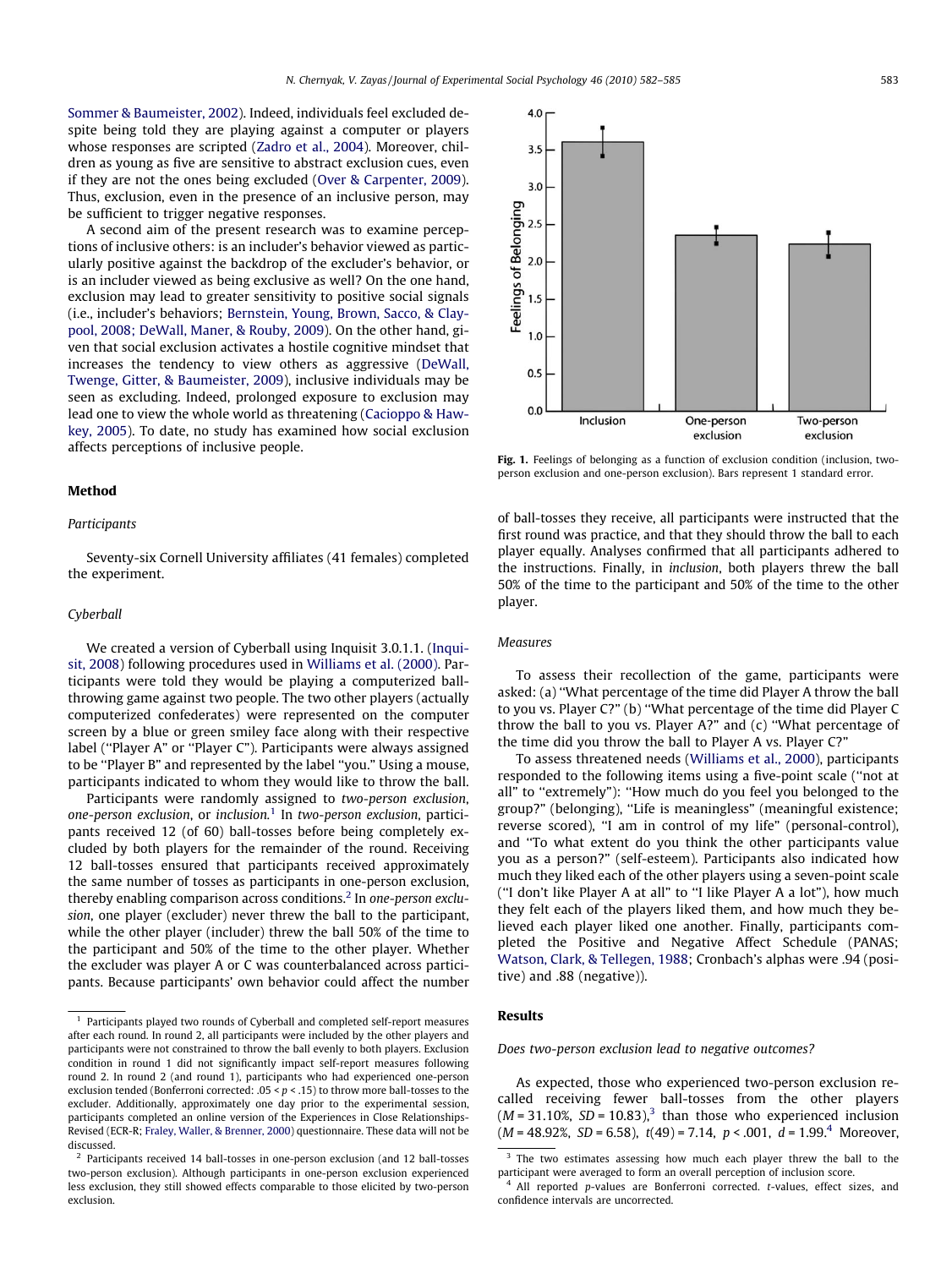

Fig. 2. Liking towards each player, and perceived liking from each player as a function of exclusion condition (inclusion, two-person exclusion, and one-person exclusion). Bars represent 1 standard error.

compared to inclusion, these participants also reported lower feelings of belonging,  $t(49) = 5.52$ ,  $p < .001$ ,  $d = 1.56$  ([Fig. 1\)](#page-1-0), liked the other two players less,  $t(49) = 2.54$ ,  $p < .05$ ,  $d = .70$  (Fig. 2A), and felt less liked by the other players,  $t(49) = 2.56$ ,  $p < .05$ ,  $d = .72$  (Fig. 2B).<sup>5</sup> Exclusion manipulation did not significantly affect the other three threatened needs or mood (all ps > .30; see Supplemental material).

These findings are consistent with [Williams et al.'s \(2000\)](#page-3-0) original work, with the exception that two-person exclusion did not lower self-esteem or mood. This may have occurred because participants in two-person exclusion received 12 ball-tosses, compared to two ball-tosses received in [Williams et al.'s \(2000\)](#page-3-0) total exclusion condition. This was necessary, however, to allow for comparisons with one-person exclusion. Additionally, we assessed threatened needs and mood in general, rather than how individuals felt during the game, which was the framing used in other work (e.g., [Zadro et al., 2004](#page-3-0)).

#### Is one-person exclusion enough to lead to negative outcomes?

Participants who experienced one-person exclusion recalled having received fewer ball-tosses ( $M = 29.00\%$ ,  $SD = 14.14\%$ ) than participants who experienced inclusion,  $t(49) = 6.49$ ,  $p < .001$ ,  $d = 1.81$ , but not those who experienced two-person exclusion, t(48) = .56,  $p$  = 1.00,  $d$  = .17, 95%CI =  $-5.06$  to 9.26. This estimate did not differ significantly from the proportion of tosses participants *actually* received,  $t(24)$  = 1.38,  $p$  = .18,  $d$  = .28, 95%CI =  $-1.93$ to 9.78. Most important, one-person exclusion led to lower feelings of belonging than inclusion,  $t(49) = 5.55$ ,  $p < .001$ ,  $d = 1.57$ , comparable to the effects elicited by two-person exclusion,  $t(48) = .62$ ,  $p = 1.00, d = .18, 95\%CI = -.27$  to  $.51$  [\(Fig. 1](#page-1-0)). This suggests that the presence of an includer in one-person exclusion did not reliably buffer individuals from threat.

Moreover, participants in one-person exclusion reported liking the excluder less than the includer,  $t(24) = 3.57$ ,  $p < .01$ ,  $d = .71$ (Fig. 2A) and feeling less liked by the excluder than the includer,  $t(24) = 2.72$ ,  $p = .01$ ,  $d = .54$  (Fig. 2B). Liking of, and perceived liking by, the excluder in one-person exclusion were significantly lower than inclusion (liking of:  $t(49) = 3.72$ ,  $p < .01$ ,  $d = 1.03$ ; liking by:  $t(49) = 4.72$ ,  $p < .001$ ,  $d = .49$ ), and not significantly different from two-person exclusion (liking of:  $t(48) = 1.24$ ,  $p = .66$ ,  $d = .35$ , 95%CI =  $-.27$  to 1.15; liking by:  $t(48) = 1.70$ ,  $p = .29$ ,  $d = .48$ , 95%CI = -.11 to 1.27). However, one-sample t-tests comparing liking ratings from each player against the midpoint (4.0) revealed

that participants both disliked,  $t(24) = 3.38$ ,  $p < .005$ ,  $d = .68$ , and perceived dislike from the excluder in one-person exclusion,  $t(24)$  = 3.98,  $p < .005$ ,  $d = .79$ ,  $95\%CI = -.65$  to .33. This was not the case for the two excluders in two-person exclusion, (liking of:  $t(24) = 1.21$ ,  $p = .24$ ,  $d = .24$ ,  $95\%CI = -.76$  to .20; liking by:  $t(24) = 1.57$ ,  $p = .13$ ,  $d = .31$ ,  $95\%CI = -.88$  to 1.12).

Liking of includers in one-person exclusion did not differ significantly from inclusion,  $t(49)$  = .73,  $p$  = .1.00,  $d$  = .19, 95%CI =  $-.83$  to .39; neither did perceived liking by includers,  $t(49) = 1.78$ ,  $p = .24$ ,  $d = .46$ ,  $95\%CI = -1.00$  to  $.06$ . Interestingly, however, participants did not necessarily perceive the includer as a form of social support. One-sample t-tests comparing perceived liking from each player against the midpoint revealed that participants did not perceive more liking from the includer in one-person exclusion,  $t(24) = .68$ ,  $p = 1.00$ ,  $d = .14$ ,  $95\%CI = -.65$  to .33, but did from the two includers in the inclusion condition,  $t(25) = 2.48$ ,  $p < .05$ ,  $d = 0.51$ .

These results extend past work by showing that even in the presence of an inclusive person, exclusion leads to decreased feelings of belonging, as well as decreased liking of and perceived liking by the excluder.

#### Does exclusion affect perceptions of the includer's behaviors?

To assess participants' recollection of the includer's behavior, we subtracted the actual proportion of ball-tosses participants received from the includer from participants' estimated proportion of ball-tosses. Negative numbers therefore reflect perceived exclusion. One-sample t-tests assessed whether this bias score was significantly different from zero.

Even though the includer had thrown participants the ball approximately 50% of the time (and 50% of the time to the other player), participants inaccurately recalled that the includer had thrown them the ball only 35% of the time,  $t(22) = 4.11$ ,  $p < .001$ ,  $d = 0.86$  [\(Fig. 3](#page-3-0)).<sup>6</sup> There was no such bias in recalling the includers' behavior in the inclusion condition,  $t(25) = .61$ ,  $p = .55$ ,  $d = .12$ ,  $95\%CI = -3.81$  to 2.06, even though the behavior was exactly the same as that of the includer in one-person exclusion. The difference between the two conditions in bias was statistically significant,  $t(47) = 3.75$ ,  $p < .001$ ,  $d = 1.05$ . Despite inaccurately recalling that the includer had engaged in exclusion, participants still accurately recalled that the excluder had excluded them to a greater degree,  $t(22) = 3.03$ ,  $p < .01$ ,  $d = .67$ . These findings suggest that one-person exclusion led to inaccurately recalling that the includer had engaged in exclusion.

 $^{\rm 5}$  Liking estimates for the two players were averaged to form an overall liking score. Perceived liking estimates for the two players were averaged to form an overall perceived liking score. The contract of the second and were excluded from these analyses.